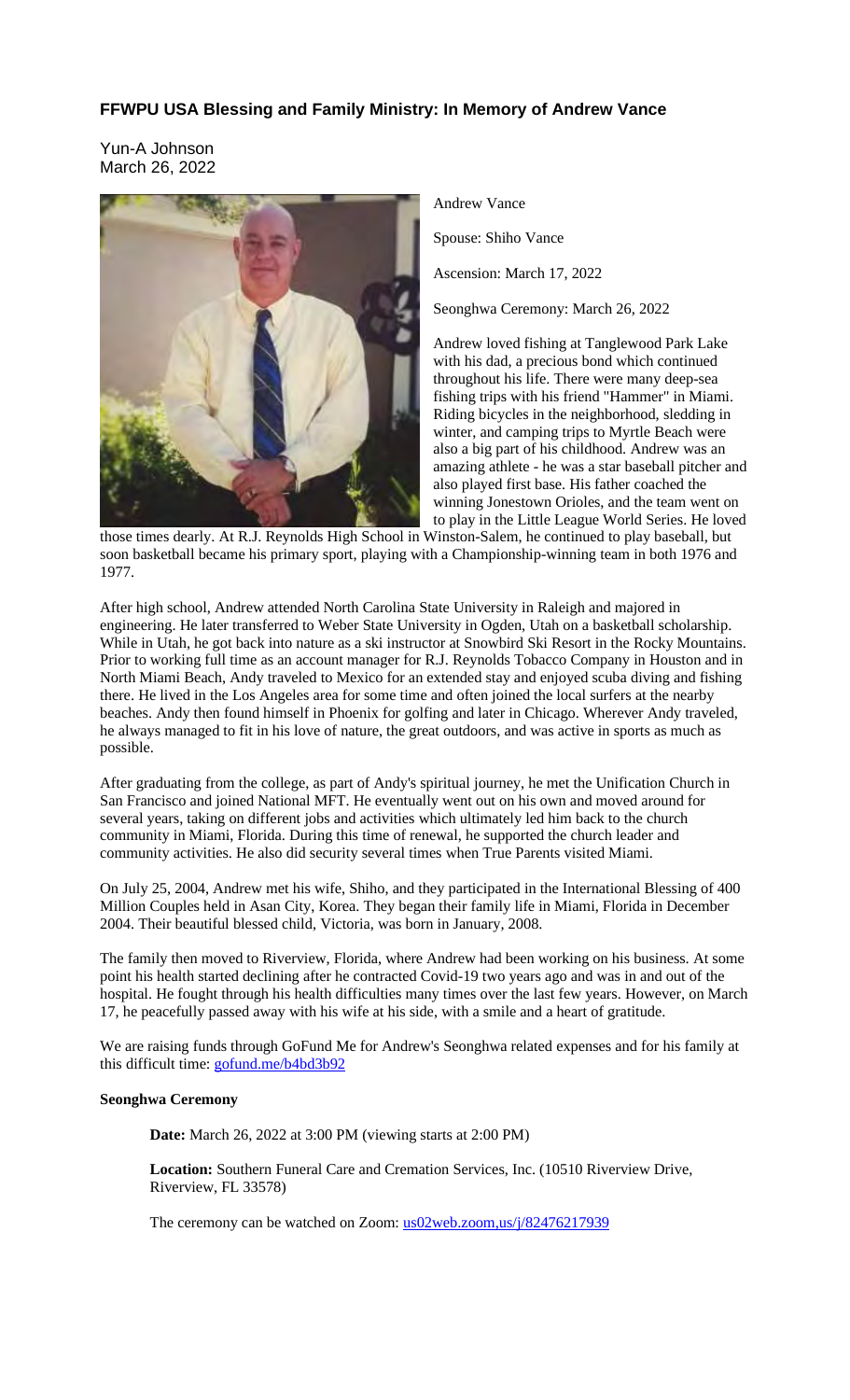

# **Andrew Vance's Funeral**



& Andrew Vance is organizing this fundraiser.

#### **A few words from Andrew**

Update: After all his struggles, on Wednesday, March 16 Andy passed away quietly in the morning. We are changing this fundraiser for donations to support his family during this difficult time.

Previous: Andy has been in and out of the hospital for the past few years. The doctors today say that at some point he contracted COVID but was never diagnosed and so it went un-treated for some time. Now he is struggling to recover from the residual effects. Andy has acalasi, aspiration induced phnemonia, covid, vascalitus, multi system auto immune disorders. Had a feeding tube inserted we hope will help.

He has not been able to work due to his sickness and is now in need of help to pay for bills; especially his medical bills. Insurances have said that they will not pay for in-home care which he will need once he is out of the hospital. He is looking to raise \$100,000 to pay for past due bills and new bills along with providing help for his wife and daughter in the event of an unexpected demise.

I am posting this for him as he cannot do it himself. Please consider donating.



| 25 donations |                                         |
|--------------|-----------------------------------------|
|              | <b>Share</b>                            |
|              | <b>Donate now</b>                       |
|              | 11 people just donated                  |
| ಹಿ           | Cecilia Morales<br>\$20 Recent donation |
| ಹಿ           | yasuhiro ida<br>\$500 Top donation      |
| ಸಿ           | bill rego<br>\$500 First donation       |
|              | <b>△ See top</b><br>See all             |